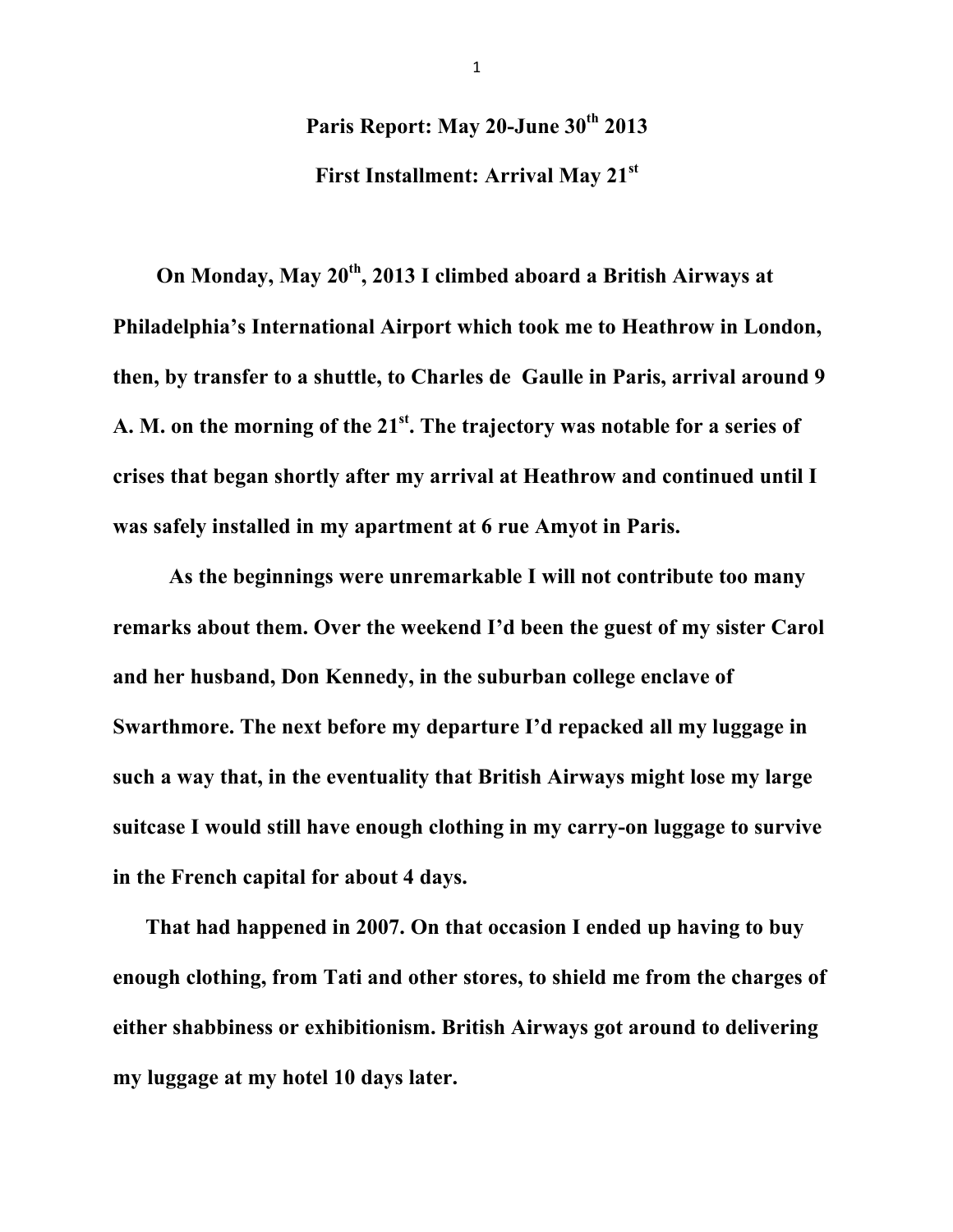**The flight over the Atlantic was dramatic –for what can be more dramatic than flying over a vast 3,000 mile ocean in a little over 5 hours? – but uneventful; racking my brains I can find no incident worth recording. We settled onto the soil of Albion in a gloomy rain-swept airport at 6:35 AM, Greenwich time.** 

 **Problems assailed me from the beginning, coming like cockroaches out of the woodwork. The departure time for the Paris shuttle was listed as 7:25; the gate would close, officially, at 7:10. Despite this, I was obliged to suffer another security check, every bit as comprehensive as the one I'd experienced in Philadelphia. To complicate matters, the boarding pass I'd been handed in Philadelphia held no gate address or seat number; I was told these would be added on at Heathrow. Obtaining this information took another 10 minutes, with the upshot that I missed my connection to Paris by about 3 minutes.** 

 **All of the British Airways employees with whom I spoke concurred that the fault was the company's, not mine. What happened to me occurs every day, frequently on every flight. There simply is not enough time between the arrival of the planes from North America to Heathrow, and the departures of the shuttles to other European cities, to allow for all the formalities of security, immigration, the assignment of boarding passes, the walks through a**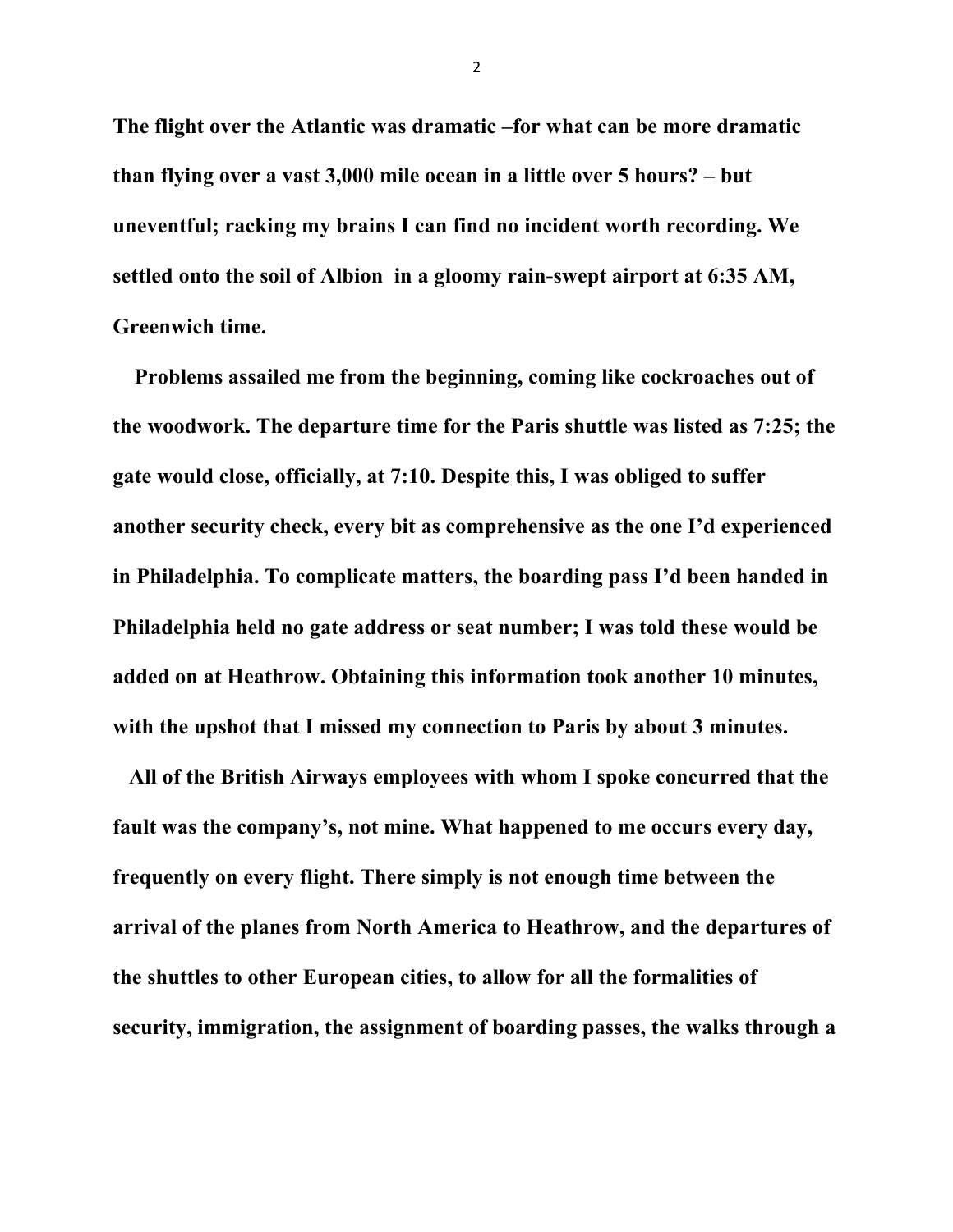**series of long corridors, to guarantee that everyone will be able to make the connections.**

**To put the situation in context I need to supply the background essentials.** 

 **To be able to move into my apartment in Paris at 6 rue Amyot, I would need the keys I could pick up at the math-physics Institut Henri Poincaré (IHP) ; I'd enrolled there in a two month course on "Spectral methods in Quantum Mechanics", whatever the hell that means (a joke).**

 **The institute closes between 5 and 6 PM. If I showed up after that I might be faced with the necessity of checking into a hotel. In addition to being absurdly expensive, the activity of finding one through wandering about Paris in the rain dragging a metaphorical ton of luggage, was not the kind of adventure I wanted to embark on.** 

 **The travel time from Heathrow airport to CDG was 2 hours and 15 minutes: one hour and 15 minutes by plane, the second hour courtesy of the Greenwich Meridian, which France has refused to acknowledge ever since the English decided that John Adams was the first to discover Neptune in 1846 before Urbain LeVerrier.**

 **The most reasonable estimate of the time it would take to go from**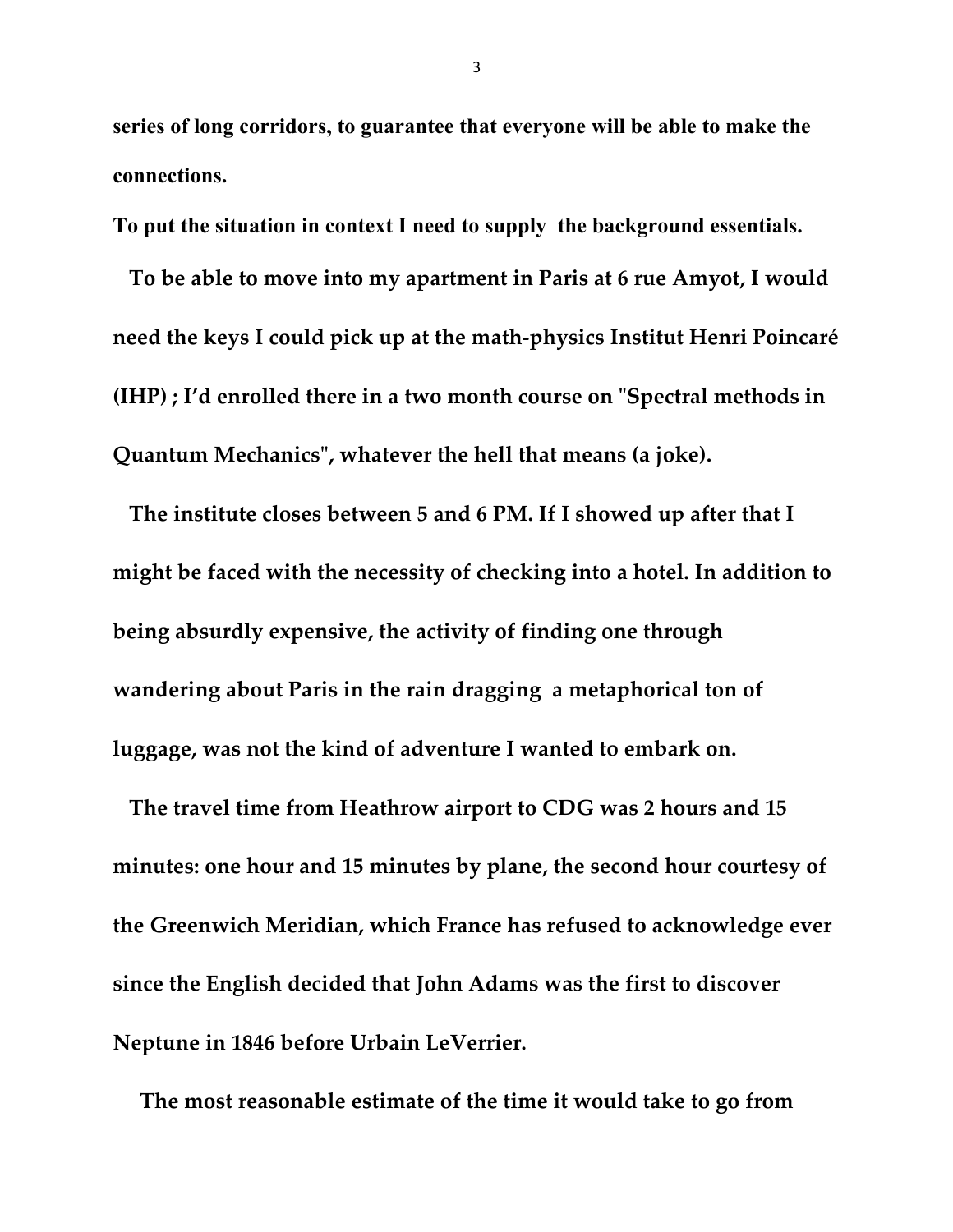**Charles de Gaulle (CDG) airport to the IHP was 2 hours. Were I to arrive at the airport after 3 it might already be too late.**

**The next step, after I'd watched the plane I was supposed to be on climbing in the wafting winds, was to proceed to a British Airways reservation desk. There where an elderly, unruffled sales representative, her face sallow as an over-ripe apple, reassured me, in one breath, that the situation was the fault of the company, and in the next that British Airways only promised to get me to Paris, not the time of my arrival. The end of May was the beginning of the peak season for British tourism among the unwashed natives, and every flight was overbooked.** 

 **In fact the next flight, at 10:50, was already filled; I could register as a stand-by. The earliest available booking was for 1:50, with arrival in Paris at 4:05. I was booked for this flight and advised to hurry over to the Customer Service counters, about 1 long city block down through the terminal, away past stores all a-glitter peddling hard liquors and fashionable clothing.** 

**On the way down I put 2 pounds into one of those public Internet computers (1 pound for 10 minutes! ), to send an E-mail to the IHP**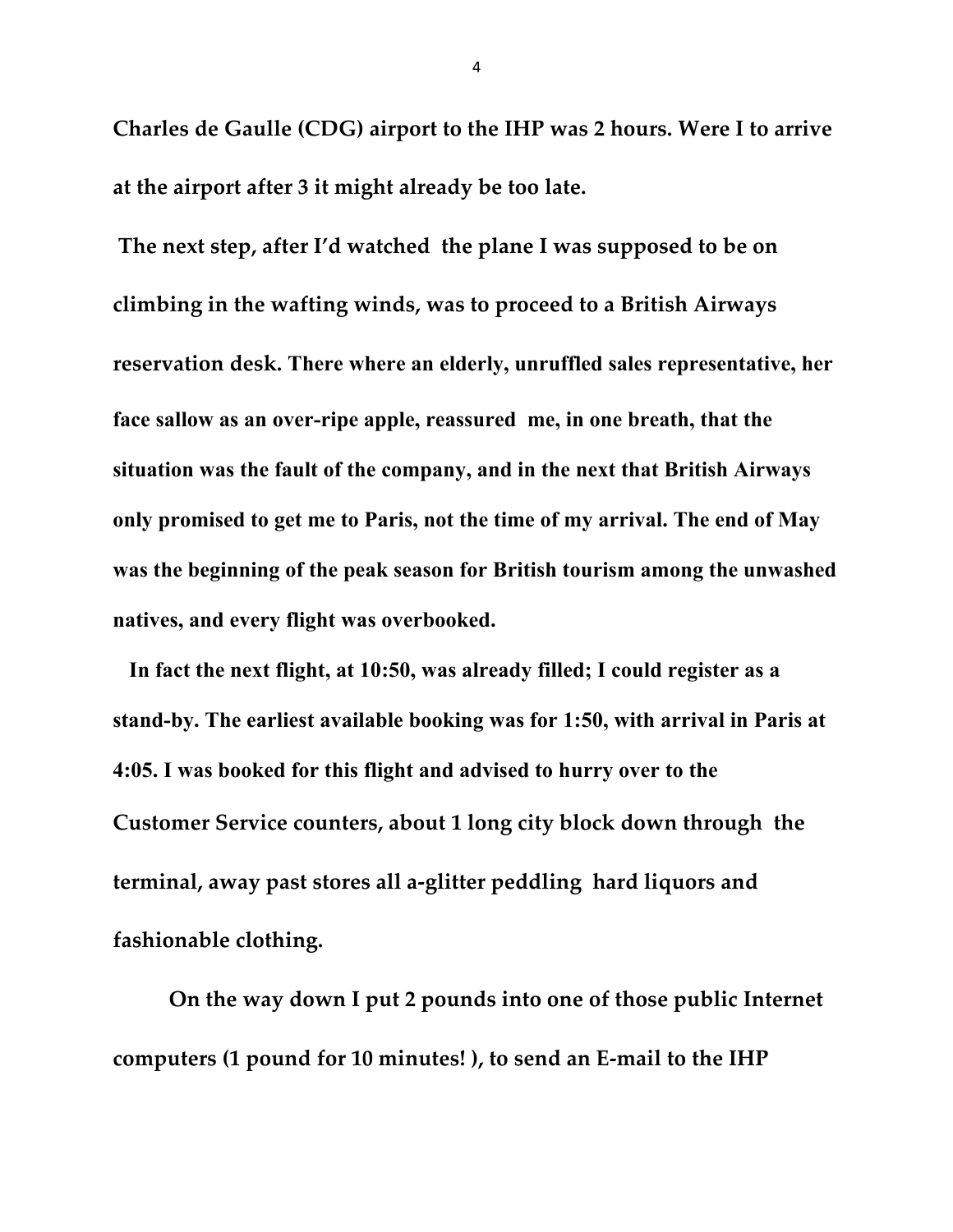**explaining why I might need to go into a hotel for that night. The time was about 8 o'clock. I would be checking my E-mial account regularly every half hour.**

 **The Customer Service counter put me on the list as a standby for the flight at 10:50 . Would it be possible, I asked, to make a phone call to the Hotel Picard in Paris to reserve a room? The clerk agreed that the situation was the fault of the airline. He asked me to return at 10 AM, when he would arrange for me to make a free phone call.**

 **This turned out not to be necessary. A message was in my E-mail from Magali Martin, one of the secretaries at the Centre Borel, which is the division of the IHP that arranges the 12-week courses in advanced topics of mathematical physics named "trimestres". There is a postal box located inside the entrance to the IHP after 5 PM into which she would place the keys. I could retrieve them by typing in a certain code, which can't be communicated as it may be a state secret.**

 **Relief from the fear of future anguish more than compensated for my fatigue and nausea (probably diabetic symptoms), and I returned to the**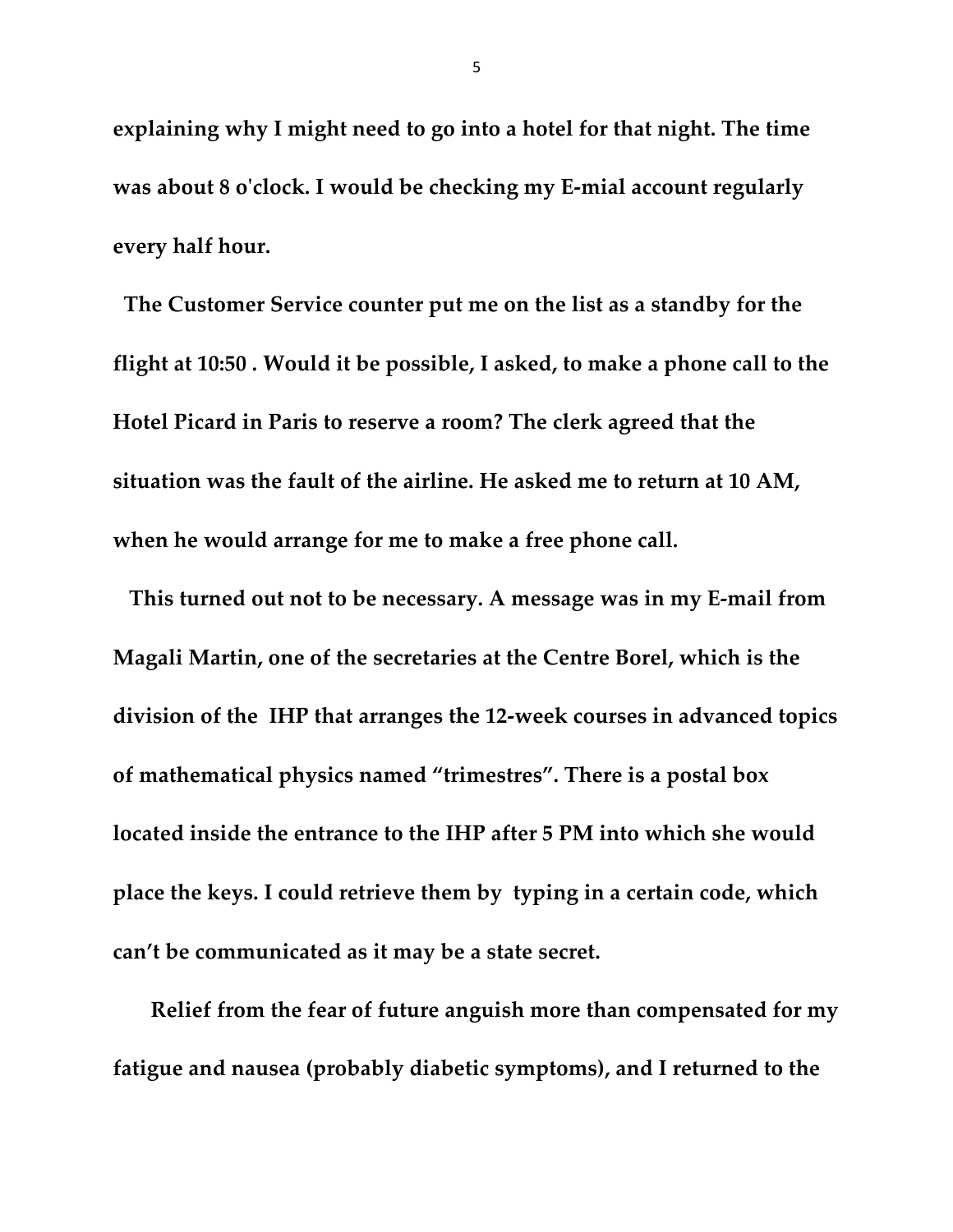**banks of seats the seating before the Customer Service counters and waited.**

 **At precisely ten I went up the desk and spoke with a young woman from India, with a charming British accent obtained in training classes. There was no doubt: the chances of getting onto the 10:50 flight were bleak; however, I should stick around as anything could happen at the last minute.**

 **And indeed, at 10:40 or so she instructed me to hurry quickly over to Gate A11, where a boarding attendant was waiting for me. I did as told; there I met up with a tall, handsome woman, blond hair, a thin voice and tranquil manner, dressed in a typical airlines' stewardess uniform. Her news, also, was not encouraging. Still, it couldn't hurt to sit down by the gate, amd wait, since: "Anything could happen at the last minute."**

 **Within the next two minutes 3 people raced up to the entrance, waved their boarding passes and were hurried through. The attendants were still waiting for one more passenger remained. This was someone who'd been held up by the extensive security check,** *that is to say, exactly what*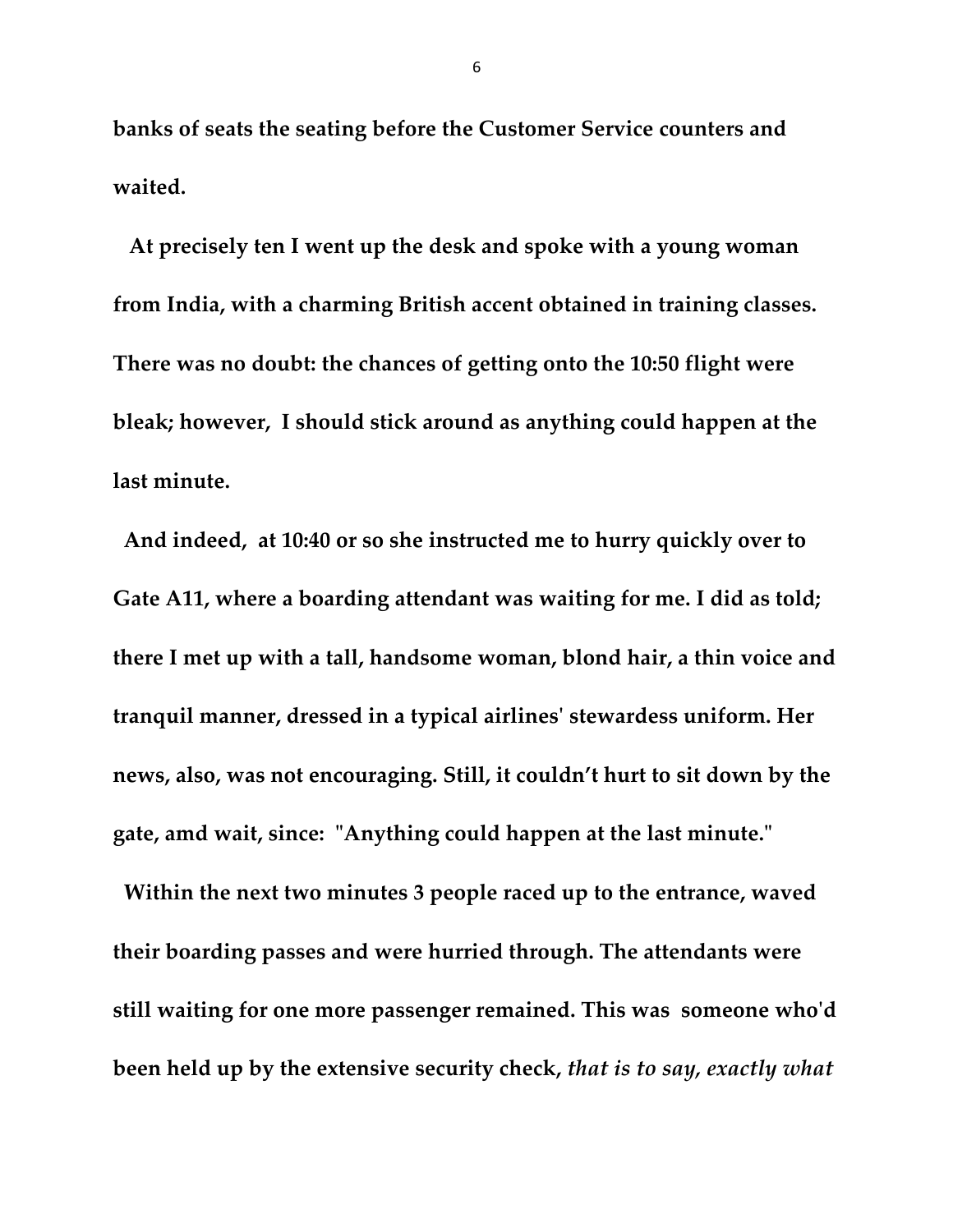*had happened to me that morning at7 AM !*

 **In a way repeat of what must be a standard scenario for British Airways at Heathrow this person, like myelf failed to make it . With 30 seconds to spare I was cleared for travel and hurtled down to the impatiently idling craft to buck the English Channel.**

**I then had reason to thank my prevoyance by putting in 4 days clothing and all of my documents into my hand luggage: My large suitcase would have to be shipped on a later flight!**

**A few more minutes delay:. then off to Paris in the Springtime!**

**\*\*\*\*\*\*\*\*\*\*\*\*\*\*\*\*\*\*\*\*\*\*\*\*\*\*\*\*\*\*\*\*\*\*\*\*\*\*\*\*\*\*\*\*\*\*\*\*\*\*\*\*\*\*\*\*\*\*\*\***

*....All my trials, Lord, soon be over ....*

 **And indeed, all my trials were not yet over. Apart from the unusual shapes in the clouds, there were no further adventures during the flight to Paris. At the CDG airport I met with a representative from British Airways; she gave me papers to fill out so that they would know where to deliver my suitcases once they'd arrived.** 

**Before leaving the US I'd already typed up an information sheet to give**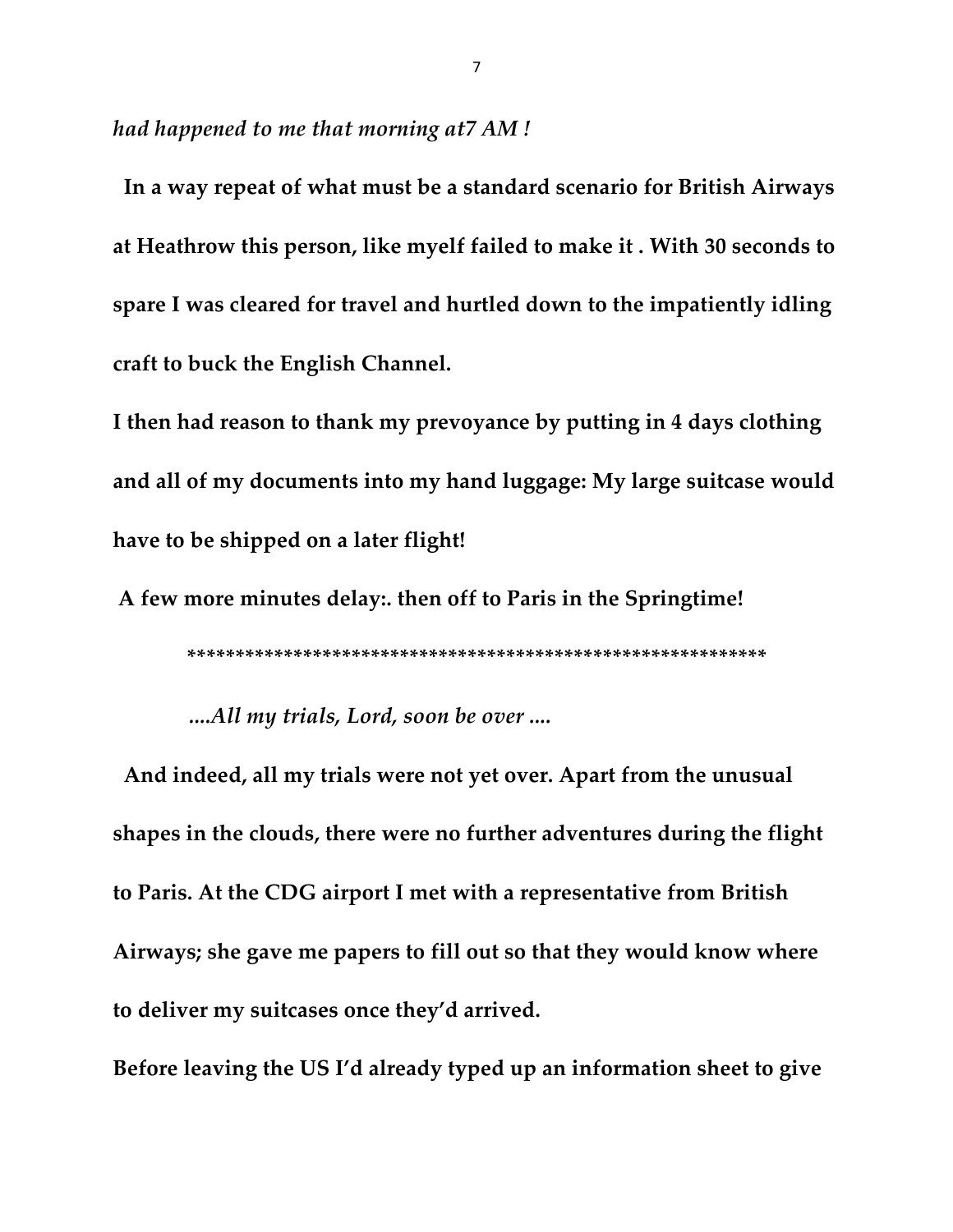**to BA in case my luggage was destrained. It listed the names, addresses and phone numbers at the Institut Poincare. I was assured that my luggage would arrive the next day: in fact it took 4 days. The RER B subway line zipped me express to the Gare du Nord. The Luxembourg station is only 3 stops after that and I arrived at the IHP around 3:30.**

 **Encountering all the friends I've made at the IHP and Centre Borel over the past 6 years was a delight: Sylvie l'Hermitte, Magali Martin, Nida (abbreviation of a long South Asian name), Florence Ajami, Sylviane Bellorini , Brigitte the concierge, the librarians and janitors...**

 **After I'd had a cup of tea, Magali went with me to her office and handed me the key chain to the apartment at 6 rue Amyot. The chain held 3 keys and a funny piece of black plastic of unknown function. In a few minutes I was out the door, walking myself and my two bags over there. On the way I ran into a clochard (a deranged and homeless person) sleeping in an abandoned telephone box. She'd been there 2 years ago, and managed to both hold onto her territory and survive! Of course I rushed to give her all the change in my pocket ( 3 euros) which she**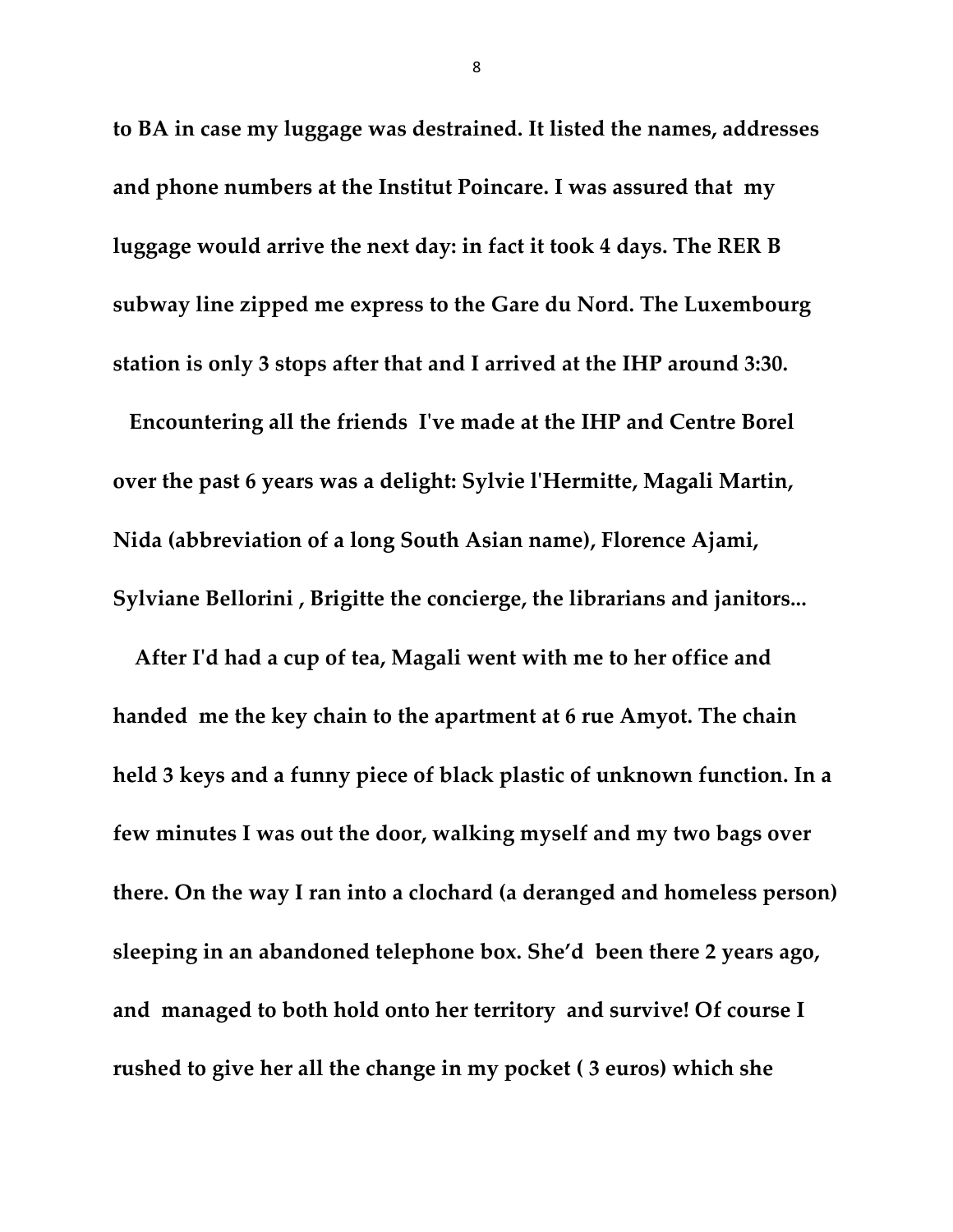**received with astonishment and a sadly twisted smile.**

**This district, only a stone's throw from the Pantheon, is very quiet, free from crowds and sparsely inhabited. Closeby vibrate the wild vitalities of the Place Contrescarpe and the rue Mouffetard, yet this austere neighborhood, a kind of scientist's enclave within Paris, has no restaurants, shops, grocery stores, bars. There are a few specialized bookstores.** 

 **One might think of it as a neighborhood passed over by the modern world , yet that would be a mistake. Much of modern scientific history first saw the light of day in this square kilometer . The workshops and laboratories of Madame Curie and Louis Pasteur, the battlements of the Ecole Normale Superieure, ( the most elite high school in France in which, for more than a century, virtually everyone who was anyone in science, letters and politics, was brainwashed for fame), the succession of research laboratories, science faculties, medical centers remain the enduring tribute to the major role of French science for the last 200 years. The Ecole Polytechnique, France's equivalent to MIT, is close by.**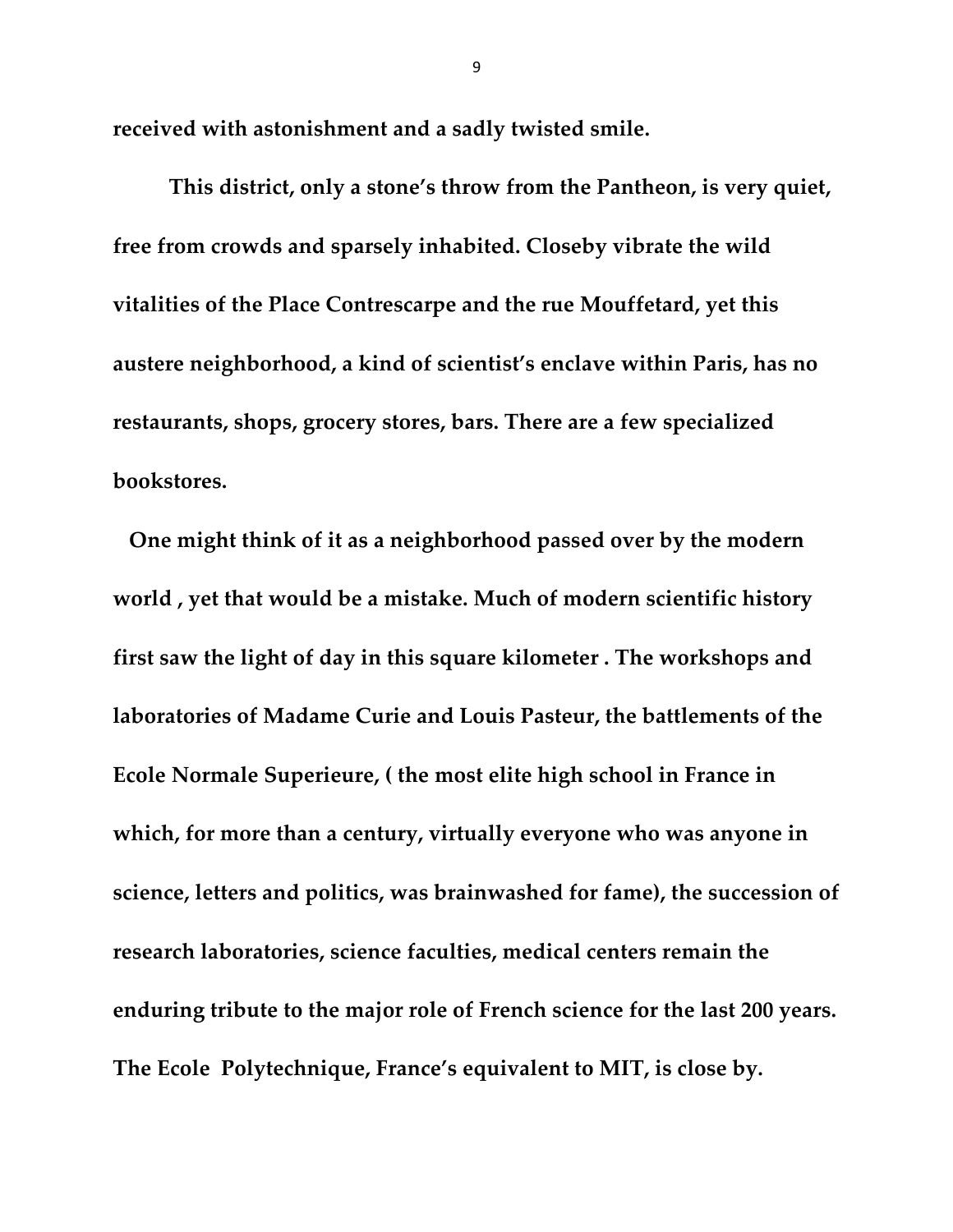**Nestled within its confines one also finds the Irish Cultural Centre, the vessel of a living relationship between France and Ireland since Oliver Cromwell sent the monks and novices fleeing from Ireland in the 17th century.** 

 **The rue Amyot runs behind the Irish Cultural Centre to the southeast, between the rue l'Homond and the rue Tournefort**

 **The building at 6 rue Amyot itself is a solid block of concrete, at the far end of which is a small archway indented by a massive door painted a spinach black-green. The door opened with a strong push.**

 **The lobby holds a pair of marble platforms, one raised above the other. On the left lies the entrance to a computer research lab of SONY. Turning a corner to the right one comes to a glass door.** 

 **This door was shut solid. I found no keyslots. On the wall I found no tablet to peck in a code.** 

 **Nothing! "My God!" I swore (or** *"Mille Tonnerres de Brest!"* **or something like that) , "I'm very, very tired, and now I have to deal with this!"**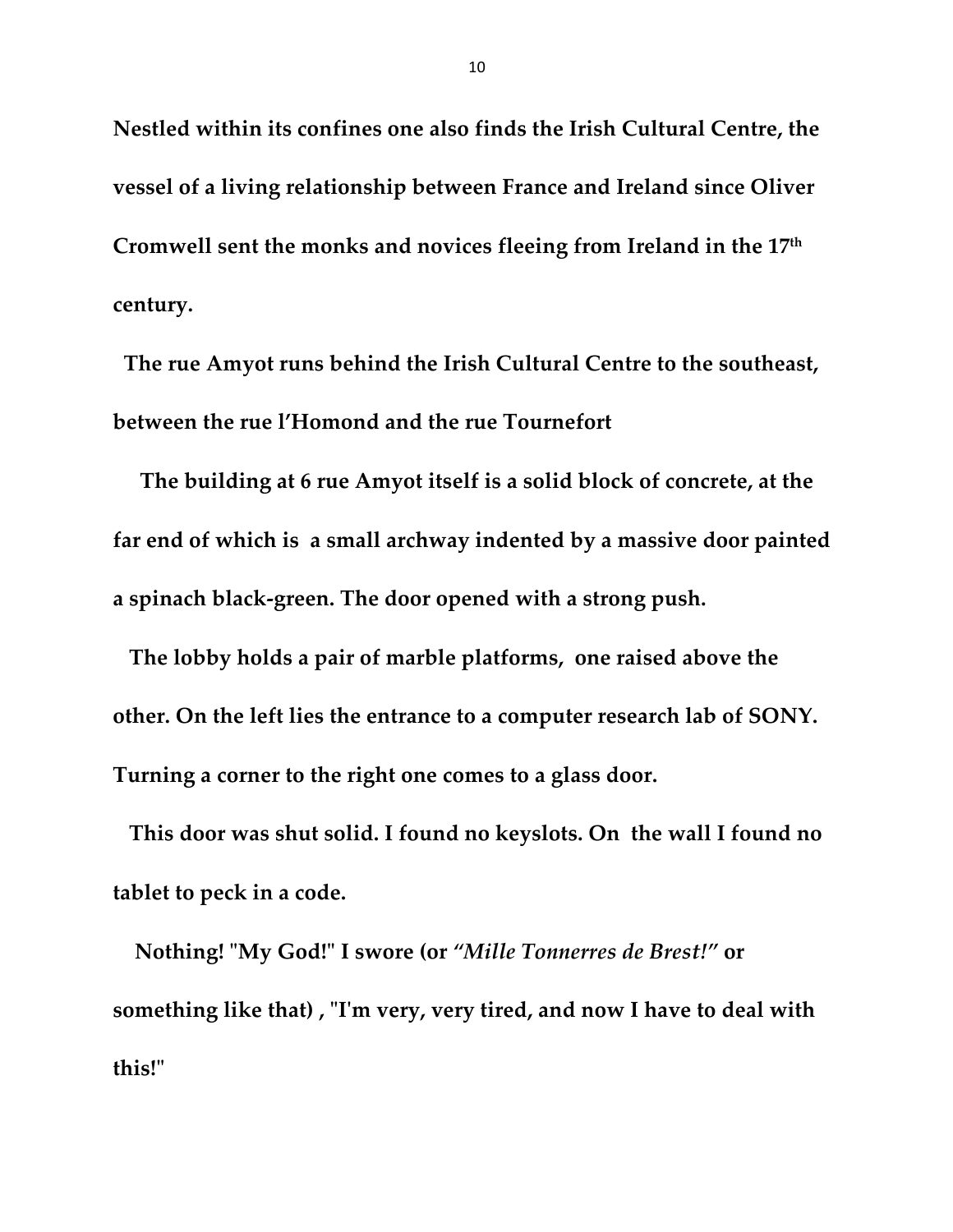**But there was no hope for it. I dragged myself and my bags back to the IHP and again confronted Magali Martin with the new dilemma "I can't get through the inner door! There's no place to insert any of the keys you've given me!"**

 **Magali got out of her chair, closed the office, and walked with me the three blocks to the apartment building. The moment we got there she saw what the trouble was. She pointed to a crude black button on the side of the entrance, something like the knob on an old radio: "Did you touch this with the piece of black plastic on your key chain?"**

 **I'd never trafficked with this invention. "In French we call this a 'b.i.p.'" I didn't bother to ask her to translate. The b.i.p. worked without a blip on the front door; it also worked on its cousin on the wall next to the inner door. Magali accompanied me up to the 3rd floor to make sure there would be no more problems associated with getting into the apartment, then left me alone to take a shower and a nap.When i awoke, 3 hours later, I felt like Lazarus raised from the dead, "Come back to tell you All! I shall tell you All!"**